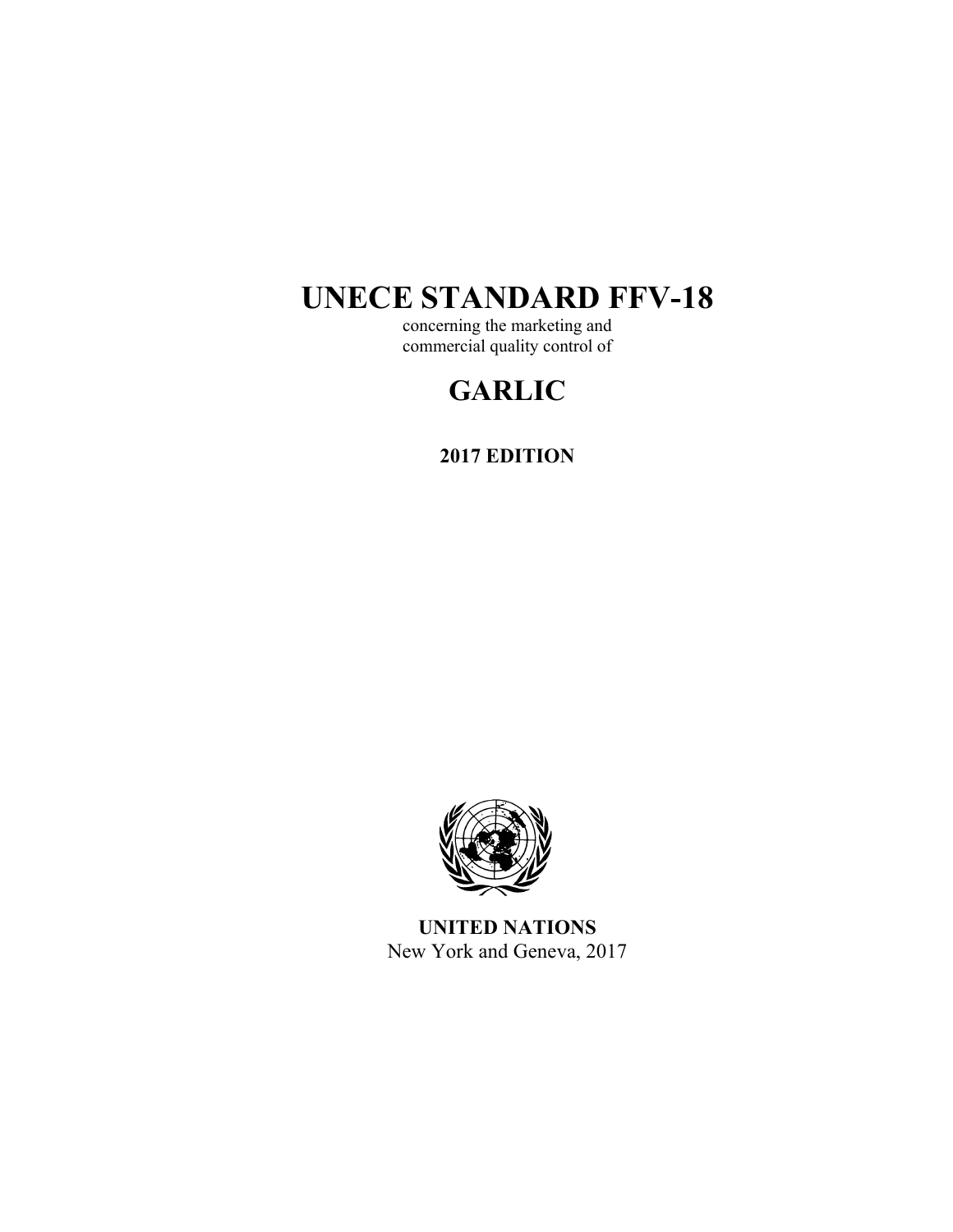#### **NOTE**

#### **Working Party on Agricultural Quality Standards**

The commercial quality standards developed by the Working Party on Agricultural Quality Standards of the United Nations Economic Commission for Europe (UNECE) help facilitate international trade, encourage highquality production, improve profitability and protect consumer interests. UNECE standards are used by governments, producers, traders, importers and exporters, and other international organizations. They cover a wide range of agricultural products, including fresh fruit and vegetables, dry and dried produce, seed potatoes, meat, cut flowers, eggs and egg products.

Any member of the United Nations can participate, on an equal footing, in the activities of the Working Party. For more information on agricultural standards, please visit our website <www.unece.org/trade/agr>.

The present revised Standard for Garlic is based on document ECE/CTCS/WP.7/2016/22, reviewed and adopted by the Working Party at its seventy-second session.

Aligned with the Standard Layout (2017)

The designations employed and the presentation of the material in this publication do not imply the expression of any opinion whatsoever on the part of the United Nations Secretariat concerning the legal status of any country, territory, city or area or of its authorities, or concerning the delimitation of its frontiers or boundaries. Mention of company names or commercial products does not imply endorsement by the United Nations.

All material may be freely quoted or reprinted, but acknowledgement is requested.

Please contact us at the following address with any comments or enquiries:

Agricultural Standards Unit Economic Cooperation and Trade Division United Nations Economic Commission for Europe Palais des Nations CH-1211 Geneva 10, Switzerland E-mail: agristandards@unece.org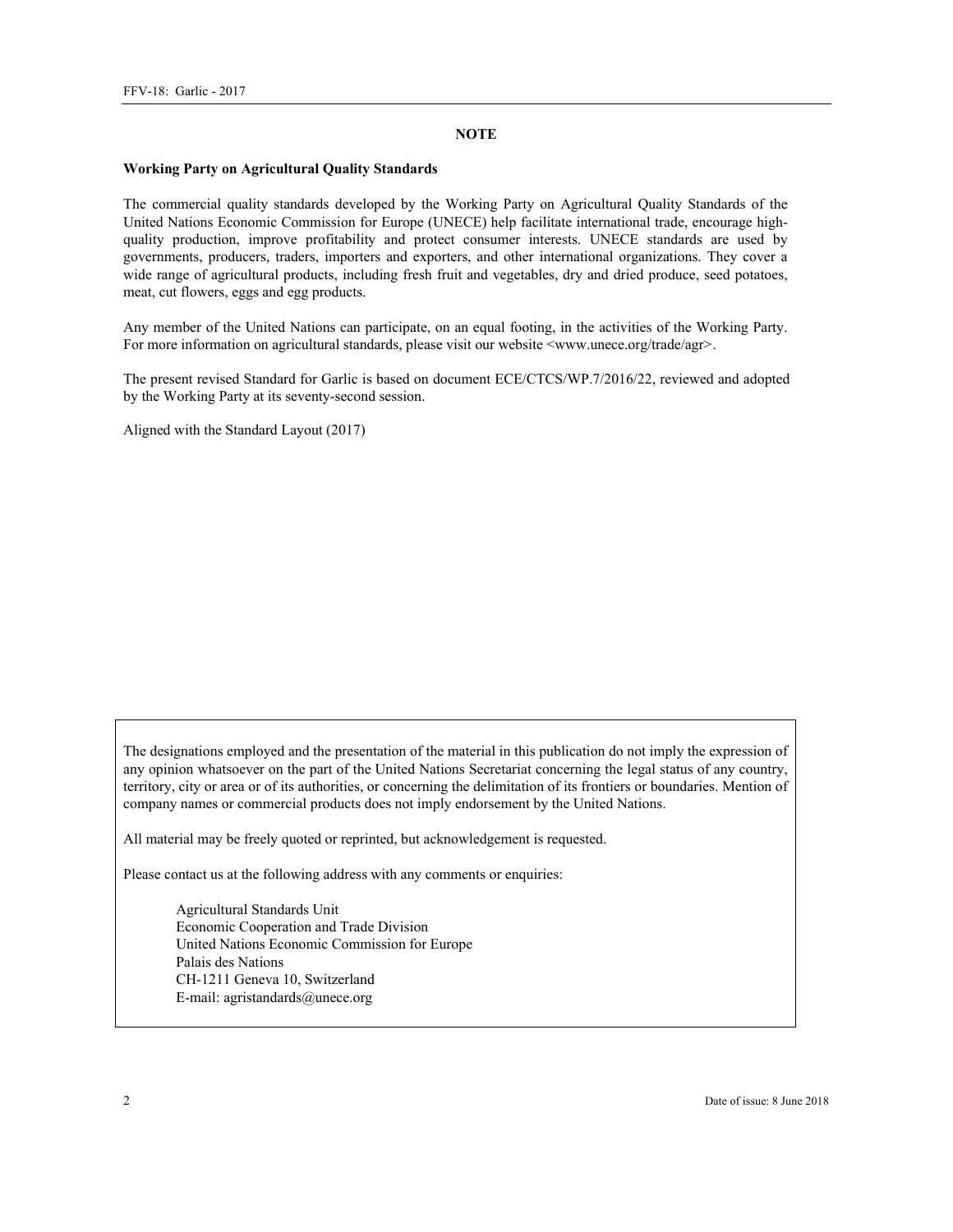## **UNECE Standard FFV-18 concerning the marketing and commercial quality control of Garlic**

## **I. Definition of produce**

This standard applies to garlic of varieties (cultivars) grown from *Allium sativum* var. *sativum* L. to be supplied fresh<sup>1</sup>, semi-dry<sup>2</sup> or dry<sup>3</sup> to the consumer, green garlic with full leaves and undeveloped cloves and garlic for industrial processing being excluded.

The garlic bulbs may consist of several or only one clove ("solo garlic").

## **II. Provisions concerning quality**

The purpose of the standard is to define the quality requirements for garlic after preparation and packaging.

However, if applied at stages following export, products may show in relation to the requirements of the standard:

- a slight lack of freshness and turgidity
- for products graded in classes other than the "Extra" Class, a slight deterioration due to their development and their tendency to perish.

The holder/seller of products may not display such products or offer them for sale, or deliver or market them in any manner other than in conformity with this standard. The holder/seller shall be responsible for observing such conformity.

#### **A. Minimum requirements**

In all classes, subject to the special provisions for each class and the tolerances allowed, the bulbs must be:

- intact; covered with outer skin
- sound; produce affected by rotting or deterioration such as to make it unfit for consumption is excluded
- clean, practically free of any visible foreign matter
- practically free from pests
- practically free from damage caused by pests
- firm
- free of damage caused by frost or sun

<sup>1</sup> "Fresh garlic" means produce with a "fresh" stem and with the outer skin of the bulb still fresh.<br><sup>2</sup> "Semi-dry garlic" means fresh produce with the stem and outer skin of the bulb not completely dry.<br><sup>3</sup> "Dry garlic"

 $\overline{a}$ 

clove are completely dry.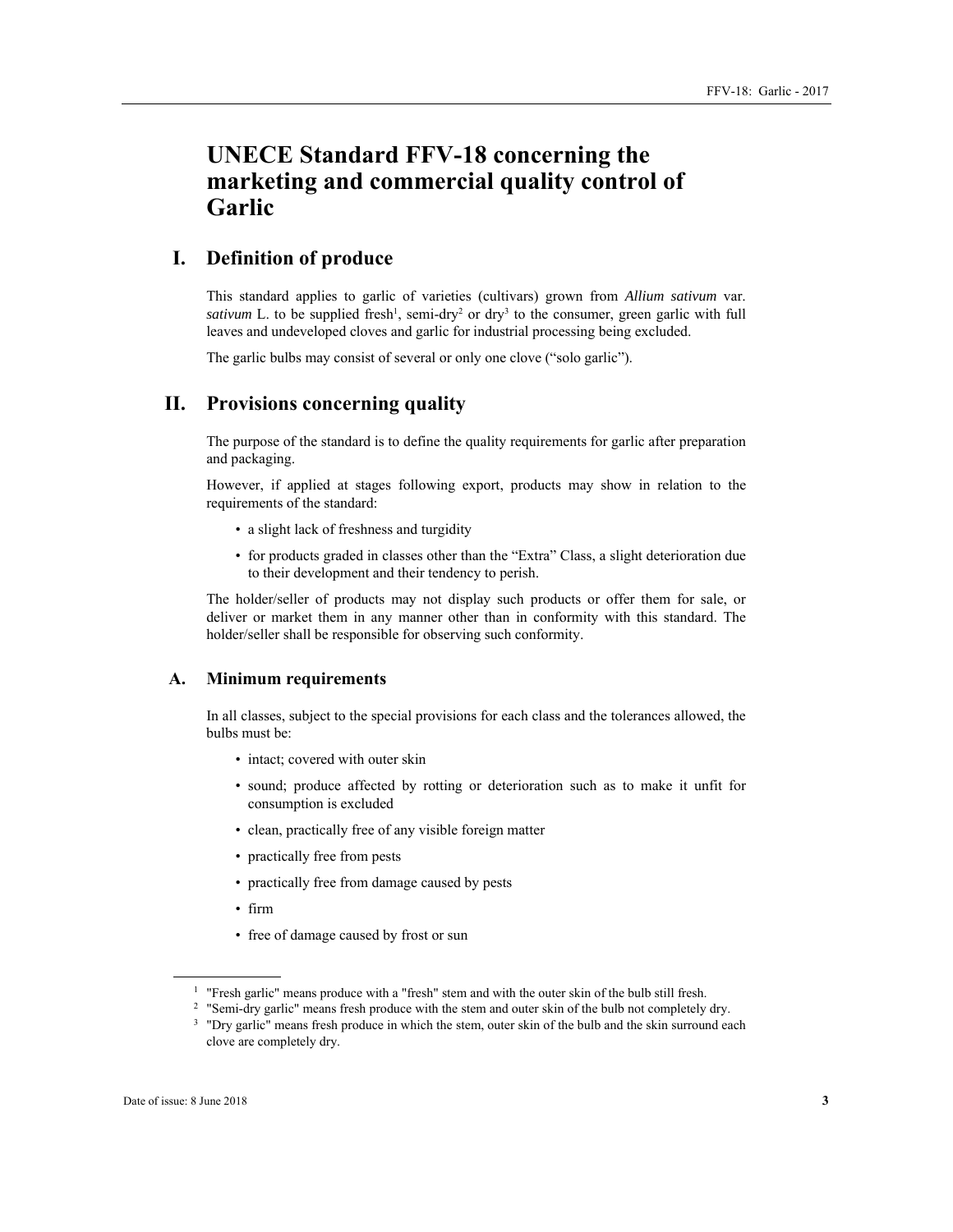- free of externally visible sprouts
- free of abnormal external moisture
- free of any foreign smell and/or taste4 .

For dry garlic, if trimmed, the stem length should not exceed 3 cm.

The development and condition of the garlic must be such as to enable them:

- to withstand transportation and handling
- to arrive in satisfactory condition at the place of destination.

#### **B. Classification**

Garlic is classified in three classes, as defined below:

 *(i) "Extra" Class* 

Garlic in this class must be of superior quality. It must be characteristic of the variety and/or commercial type.

The bulbs must be:

- of regular shape
- properly cleaned.

The cloves must be compact.

The roots must be cut close to the base of the bulb in the case of dry garlic.

Garlic must be free from defects, with the exception of very slight superficial defects, provided these do not affect the general appearance of the produce, the quality, the keeping quality and presentation in the package.

#### *(ii) Class I*

Garlic in this class must be of good quality. It must be characteristic of the variety and/or commercial type.

The cloves must be reasonably compact.

The following slight defects, however, may be allowed, provided these do not affect the general appearance of the produce, the quality, the keeping quality and presentation in the package:

- slight tears in the outer skin of the bulb
- a slight defect in shape.

#### *(iii) Class II*

 $\overline{a}$ 

This class includes garlic that does not qualify for inclusion in the higher classes but satisfies the minimum requirements specified above.

<sup>4</sup> This provision does not preclude a specific smell and/or specific taste caused by smoking in countries or regions where smoked garlic is considered as a fresh vegetable.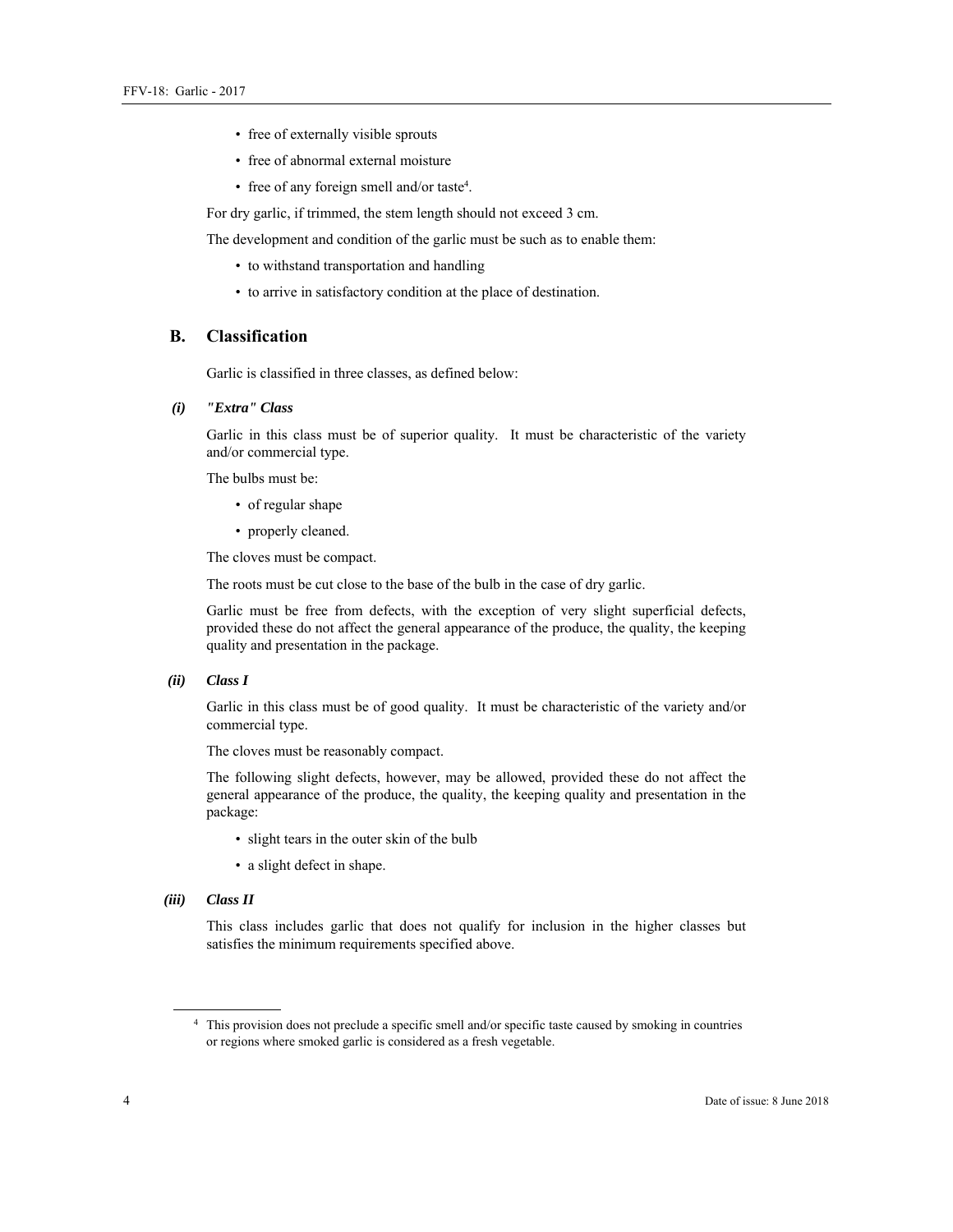The following defects may be allowed, provided the garlic retains its essential characteristics as regards the quality, the keeping quality and presentation:

- tears in the outer skin or missing parts of the outer skin of the bulb
- staining on the outer skins of the bulb provided it does not cover more than half the bulb surface
- healed injuries
- slight bruises
- irregular shape
- no more than three cloves, or one fifth of the total number of cloves in a bulb (whichever is lower) may be missing

### **III. Provisions concerning sizing**

Size is determined by the maximum diameter of the equatorial section.

The minimum diameter shall be:

- 45 mm for "Extra" Class
- 30 mm for Classes I and II.

To ensure uniformity in size, the range in size between produce in the same package shall not exceed:

- 15 mm when the smallest bulb has a diameter of less than 40 mm
- 20 mm when the smallest bulb has a diameter equal to or more than 40 mm.

## **IV. Provisions concerning tolerances**

At all marketing stages, tolerances in respect of quality and size shall be allowed in each lot for produce not satisfying the requirements of the class indicated.

#### **A. Quality tolerances**

#### *(i) "Extra" Class*

A total tolerance of 5 per cent, by number or weight, of garlic not satisfying the requirements of the class but meeting those of Class I is allowed. Within this tolerance not more than 0.5 per cent in total may consist of produce satisfying the requirements of Class II quality.

#### *(ii) Class I*

A total tolerance of 10 per cent, by number or weight, of garlic not satisfying the requirements of the class but meeting those of Class II is allowed. Within this tolerance not more than 1 per cent in total may consist of produce satisfying neither the requirements of Class II quality nor the minimum requirements, or of produce affected by decay.

Within this tolerance not more than 1 per cent by weight of bulbs may have cloves with externally visible sprouts.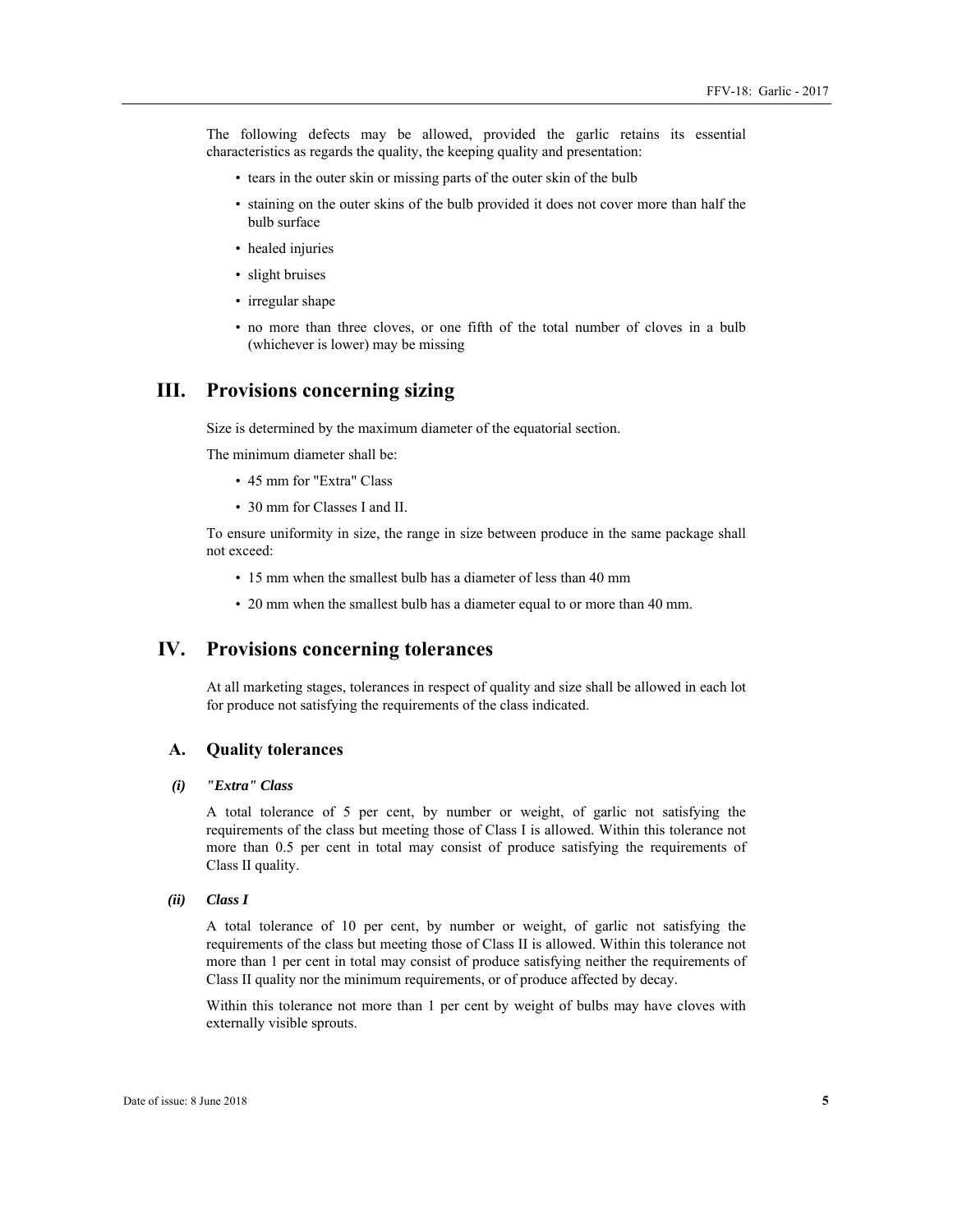In addition to this tolerance, not more than 25 per cent, by number or weight, of bulbs showing slight staining on the outer skin of the bulb, provided it does not cover more than a quarter of the bulb surface.

#### *(iii) Class II*

A total tolerance of 10 per cent, by number or weight, of garlic satisfying neither the requirements of the class nor the minimum requirements is allowed. Within this tolerance not more than 2 per cent in total may consist of produce affected by decay.

In addition to this tolerance, not more than 5 per cent by weight of bulbs may have cloves with externally visible sprouts.

#### **B. Size tolerances**

For all classes: a total tolerance of 10 per cent by weight of garlic not satisfying the requirements as regards sizing is allowed.

## **V. Provisions concerning presentation**

#### **A. Uniformity**

The contents of each package must be uniform and contain only garlic of the same origin, variety or commercial type, quality and size.

The visible part of the contents of the package must be representative of the entire contents.

#### **B. Packaging**

Garlic must be packed in such a way so as to protect the produce properly.

The materials used inside the package must be clean and of a quality such as to avoid causing any external or internal damage to the produce. The use of materials, particularly paper or stamps bearing trade specifications is allowed, provided the printing or labelling has been done with non-toxic ink or glue.

Packages must be free of all foreign matter.

## **VI. Provisions concerning marking**

Each package<sup>5</sup> must bear the following particulars, in letters grouped on the same side, legibly and indelibly marked, and visible from the outside.

 $\overline{a}$ 

<sup>&</sup>lt;sup>5</sup> These marking provisions do not apply to sales packages presented in packages. However, they do apply to sales packages (pre-packages) presented individually.